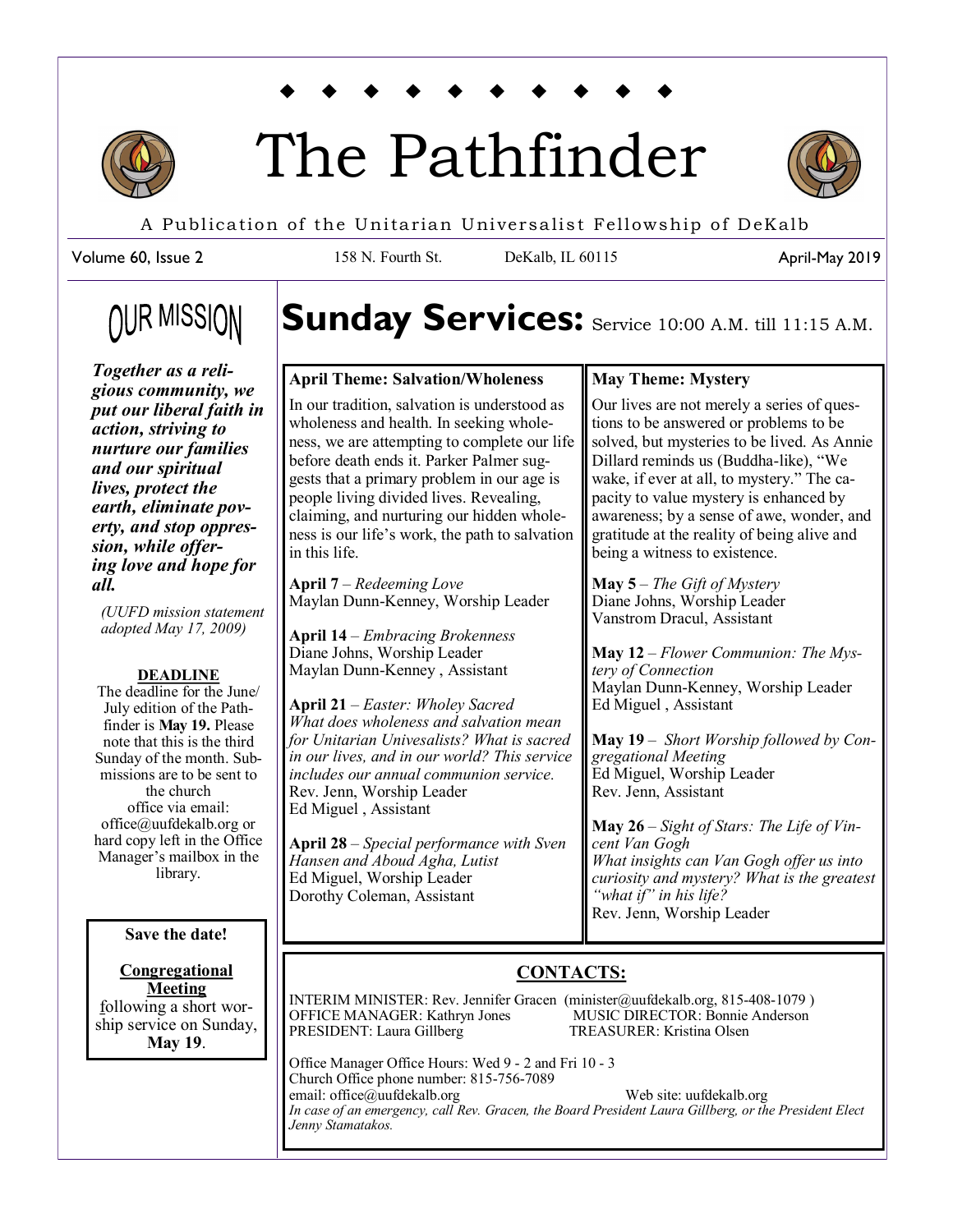### **Gray Areas: Thoughts from the Minister**

 It is Canvas Season! Canvas season gives us an opportunity to consider and celebrate what it is that we love and value about the Unitarian Universalist Fellowship of DeKalb. Since I first came to the Fellowship a little over a year and a half ago, I have discovered so much to value about this place: its people, its traditions, its spirit.

Each year's budget gives us the chance to think about who we are and who we want to be as we move into the future together. Budgets are a moral document. As congregations and as individuals we have certain financial resources we've been entrusted to use well. How we choose to allocate those resources is a statement about what it is we value, what matters to us. Here at UUFD, for instance, we have made statements that our location matters to us. Every year, part of our budget goes to maintaining our building. We value having a place to come together, to worship together. We have made statements that care for the community is important to us. We dedicate part of our space and part of our funds to our social justice efforts. This congregation has a significant investment in our children. We have at least five staff positions in Religious Education. This congregation also has a long and positive relationship with professional clergy, and as a result we put a portion of the budget into making professional ministry possible here.

What else do you see that we value here? What do you value? Over these next few weeks we will have the opportunity to talk about what is important to us.

During our canvas you have a chance to make a statement about what you value, personally and as part of this worshipping community. Do you support the work that this congregation does? Has it been of value in your life? In the life of the community?

I look forward to continuing the work together!

In faith,

*Rev. Jenn Gracen*



### **UUFD Staff News**

### **Rev. Jenn's schedule**

- Rev. Jenn will be in town in April  $20^{th}$ -21<sup>st</sup>, April  $28^{th}$  and May 18-19<sup>th</sup> and 25-26<sup>th.</sup>
- Rev. Jenn encourages you to reach out to her if you'd like to meet or talk by phone: 815-408-1079.

### **Office schedule**

Office manager Kathryn Jones's hours are Wed 9 - 2 and Fri 10 - 3.

### **"Bless the Hands that Made It"**

As I left the kitchen at Hope Haven last evening, after checking to make sure dinner was assembled, the woman setting up to serve thanked me and added, "Bless the hands that made it." ...just one of the satisfactions of providing a meal for the emergency shelter once a month. After coordinating the meal for the last few years, I think it's time to give others a chance. I am working on a checklist of tasks and looking for people who would coordinate the meal one or more times a year. Please call or email the office if you are interested.

Many thanks to those who shared their time, talents, and food during the last two months, many of you more than once: Carrie Williams, Kim Myers, Bonnie Anderson, Beth Schewe, Mary Von Zellen, Sharon Blake, Sheryl Nak, Kathy Clark, Maylan Dunn-Kenney, Diane Johns, Virginia Wilcox, Cathy Schneider, Ashley Ford, and Gretchen Sigwart. What a crew! - Maylan Dunn-Kenney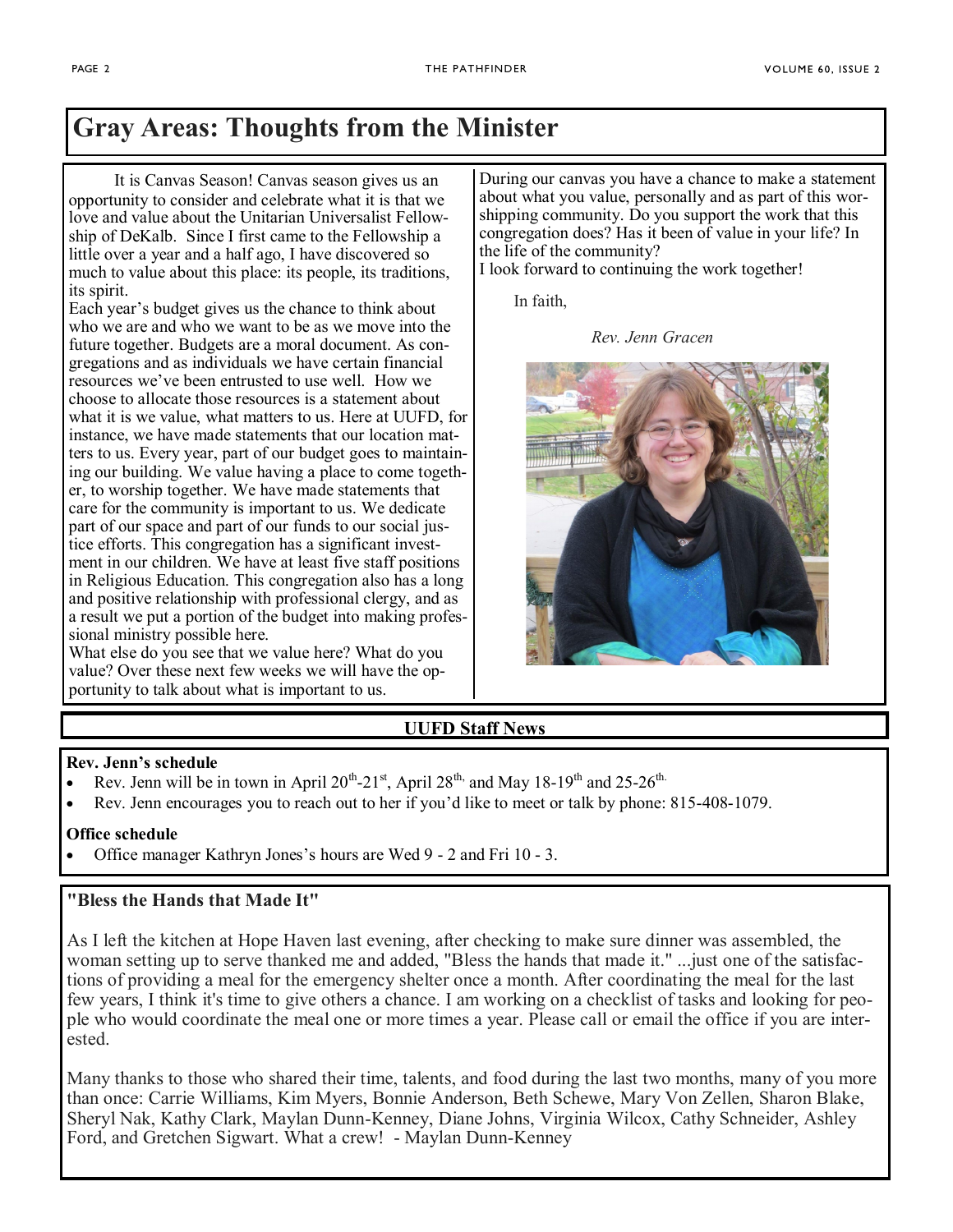

### **Mark Your Calendar For These UUFD Events**



### **April**

- April 3 Yoga with Ed Miguel 5:30 p.m. & 7 p.m. (Wednesdays)
- April 5 Restorative Meditation 5:30 p.m. (Fridays)
- April 5 Social Justice First Friday Film Fest 6:30 p.m. (1st Fridays)
- April 7 Buddhist Study Group and Meditation 11:45 a.m. (1st & 3rd Sundays)
- April 14 Ordinary Folk Musical Gathering 2 3:30 p.m. (2nd & 4th Sundays)
- April 16 Hope Haven Meal 6:30 p.m.
- April 21 UUFD Board Meeting noon
- April 28 Ministerial Transition Meeting noon'

### **May**

- May 18 UUFD Gala!
- May 19 Congregational Meeting following a short service
- May 21 Hope Haven Meal 6:30 p.m.
- May 25 UUFD Welcome Essentials Pantry 9:30 11:30 a.m.

**Save the date for UUFD Spring Gala fundraiser!** We'll be having a chili cook-off and dancing on May 18 from 6 to 9 p.m. And don't forget about our famous dessert and silent auction! For tickets, to volunteer, or to contribute to the chili cook-off or auction, contact Kriss Olsen at nuriel42@yahoo.com or 815-323-9925.

Tickets are \$20 for adults and \$10 for children. **Calling all chili chefs!** Bring your traditional, vegetarian, or vegan chili. All chili chefs will receive a free ticket to the Gala. Prizes will be awarded for best chili, hottest chili, people's choice, and others. Entries should provide 1-2 gallons of chili so that all guests can sample each entry. Contract Kriss Olsen to sign up (nuriel42@yahoo.com or 815-323-9925).

### **Choir Schedule**

- April 7 Choir Rehearses, Choir does service anthem
- April 14 Choir Rehearses NO ANTHEM
- April 21 Choir Rehearses, Choir does service anthem
- April 28 NO CHOIR NO ANTHEM

May 5 Choir Rehearses NO ANTHEM

May 12 Choir Rehearses Flower Sunday, Choir does service anthem

Choir is then on leave until further notice. It has been a great privilege to serve these dedicated singers.

— Bonnie Anderson

### **The worship theme for April is Salvation/Wholeness; for May the theme is Mystery.**

The worship leaders will use these themes to guide their services throughout the month. We encourage you to take a look at the Touchstones Journal on our website at <uufdekalb.org/touchstones> (or pick up a copy at the table by the magazine rack) and hope it will lead to deeper discussions!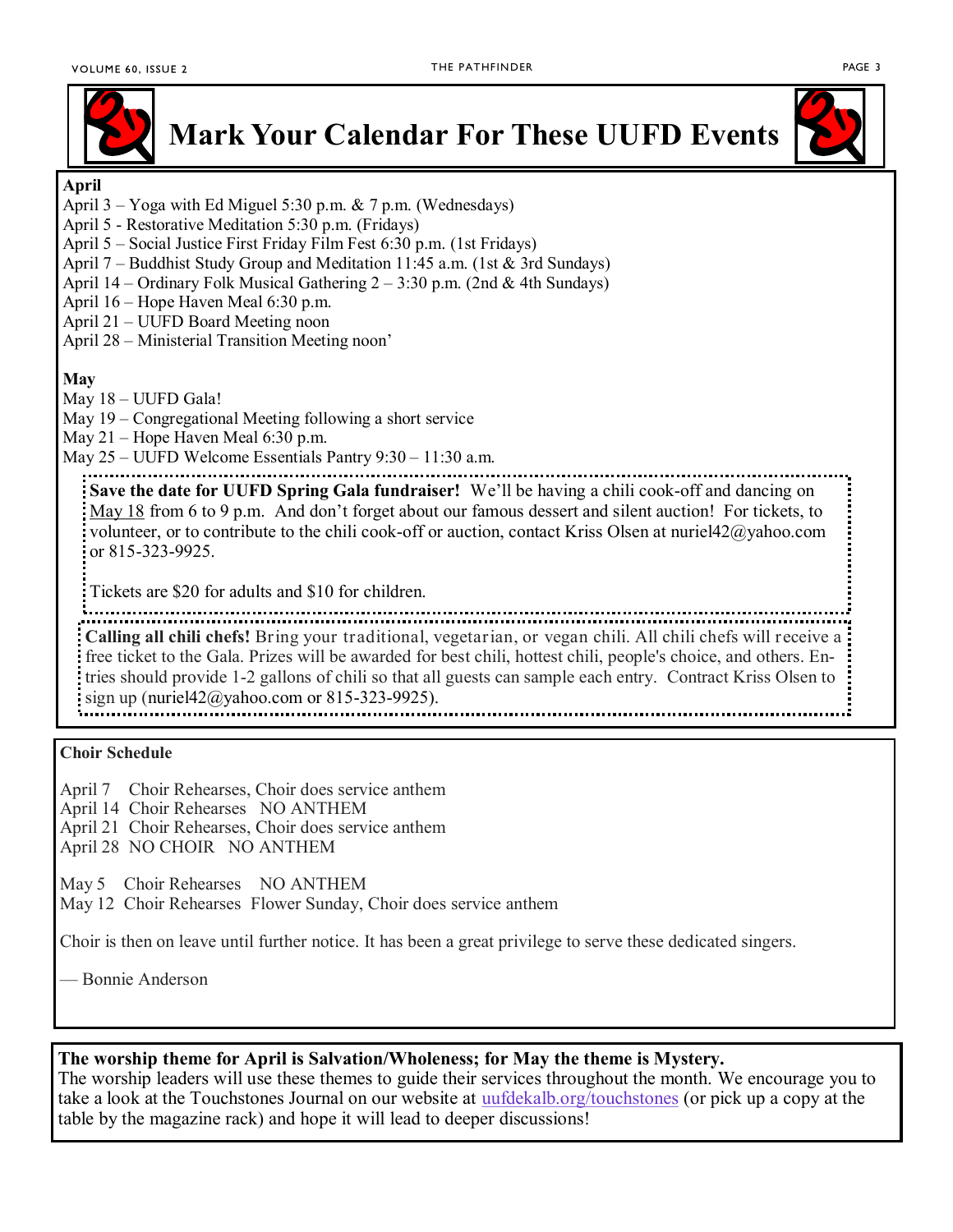## JOYS & SORROWS



On March 5 a beloved member of our Fellowship, Jack Lazzara passed away. Jack's family was with him during his time of transition and they have appreciated your love of him. We commemorated his life with a memorial service on March 9. Jack has been involved in this Fellowship for years, including as a board member and a worship leader. Jack has shared his humor, with faith and his love with this Fellowship. He will be deeply missed.

*Do you have a joy, sorrow, or milestone to share with the congregation? Contact the church office and we will share it in the eNews and Pathfinder.*

### **Eulogy for Jack Lazzara**

Jack lived a life of humor and compassion. He worked to provide joy and love to everyone in his life. Jack was born July 18, 1958 to Angelo and Mary Carmen Lazzara. Jack was the joyously welcomed middle child of the family. His oldest sister Lucy and his youngest sister Lydia were each about two and a half years away from him.

Jack was a happy engaging child from birth, the close-knit family supported Jack's interest in magic, which started in childhood. Now, many of us who flirt with magic as children quickly give it up, not so for Jack. The older he got the more interested he became. A big part of the draw for him was the experiencing if seeing delight and surprise in other people's eyes.

Jack's love of entertaining people and his draw to creativity showed up through his school years, in high school he was always in the thespians, in drama and band. It was also in high school he met Cheryl, the mother of his three children, Steve, David and Heather.

Jack attended University and earned a Bachelor of Arts in Biology at the University of Indiana, Bloomington, after he graduated he became a Nationally Certified Master Optician, but his real love remained in magic. He became a professional stage magician under the name 'Cerlin the Wizard'. Jack also connected with a deep faith in Wicca and a little later in his life he found his spiritual home here at the Unitarian Universalist Fellowship.

Jack started getting sick in his thirties. When his kidneys failed he got a transplant. A later infection caused the loss of the kidney. Jack spent the second half of his life in varied states of health and the last twenty years on dialysis.

Everyone who knows Jack has stories of Jack's sense of humor and his compassion. Jack's sister Lucy says, "As sick as he was most of his life he thought of other people first and then himself. Jack had a strong backbone to put up with his health issues and he had a funny bone that got him through any situation." Jack's mix of creativity, humor and compassion showed up in everything he did. Taking his love of magic Jack regularly went to the hospital, to the children's Cancer ward to perform magic tricks for the kids. This wasn't something he talked about a lot, Jack just did things like this, sharing his love of magic with others. His used his illness as a gift that allowed him to be present for others in deep ways.

When his mother was sick Jack moved in with her to help care for her. Even though he was sick himself Jack provided his mother with care and humor. He used to take her up to see Lucy at the hospital and at one point they were both invited to a party. Jack found himself a chair that had a balloon tied to it. He sat quietly in the chair, eventually people noticed that Jack had written on the balloon, "I'm only here for the cake."

Jack has been a writer. And in 2008 Jack published his first and last novel. It's called Captain Valliant. It seems very fitting that Jack would write a book about a Vampire who got bored with his life in Chicago after 200 years so he donned a cape and mask and took a bite out of crime.

Jack was also a teacher. Here at the Fellowship he regularly shared his wisdom with us as one of our worship leaders. He also taught students at the NIU wiccan group how to lead a solstice service. As a member of the board of directors he helped lead this congregation though one of its most significant times of transition.

Jack's life shined like a light in so very many lives. And though he is gone we know he will continue to shine on in our hearts.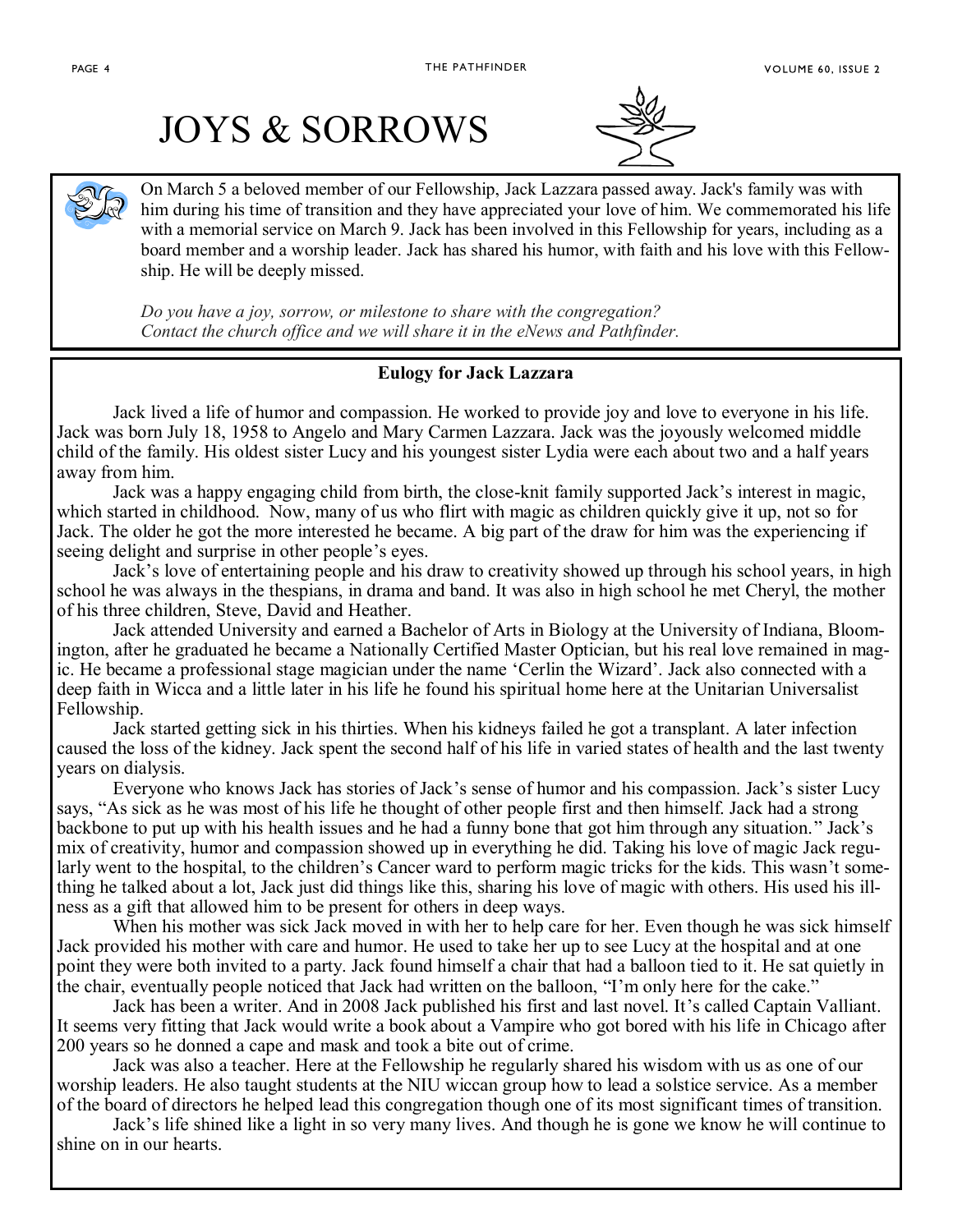### **From the UUFD Social Justice Ministry Committee**

We continue with committee meetings AT CHURCH after coffee hour every 2nd Sunday. In April that's 4/14, in May, 5/12, and in June, 6/9.

- Come on out for the First Friday Film Festival a social justice-themed movie every month + discussion; you won't regret coming!
- And bring in your already-read magazines (and even books) for our Social Justice literature exchange, a new presence in our Fellowship Hall.
- We're entitled to TWO DELEGATES to the Regional Assembly in St. Louis (April 5-7) and General Assembly (June 19- 23 in Spokane) Is anyone interested?

*A message from Social Justice Committee co-chair and longtime member Jack Reich:*

*Hi, All! It's becoming increasingly evident that the time we have to "solve" the climate crisis and allow for the survival of humans on the earth is growing short, indeed. If you have opinions on this, please come to our next Social Justice Committee meeting, at church, after coffee hour, April 14, and let's discuss it! - Jack Reich*

### **Join us, as well, for two upcoming special events:**

 **Immigration Discussion with Maylan Dunn-Kenny**. You are invited to participate in a discussion of issues related to immigration in the U.S. led by Maylan Dunn-Kenney. The discussion will be from 1:00 to 2:30 AM on Saturday, March 30th at UUFD. To prepare for the discussion, please become familiar with these three reports:

 $\Diamond$  A Dozen Facts about Immigration from the Brookings Institute

https://www.brookings.edu/wp-[content/uploads/2018/10/ImmigrationFacts\\_Web\\_1008\\_540pm.pdf](https://www.brookings.edu/wp-content/uploads/2018/10/ImmigrationFacts_Web_1008_540pm.pdf?fbclid=IwAR0i2bKSdWdwJDEDlF3N4dHNWTRq7Tzsl5O9CYgnik6zI6FCnudjFYcxjyQ)

 Five Facts about Illegal Immigration from Pew Research [https://pewrsr.ch/2Sh6aeu](https://pewrsr.ch/2Sh6aeu?fbclid=IwAR3srY_8nmUtj77GvGo0Z4fqhes3HEArh5Ipy3hbEP5ziHhh7TpwYdqxfsw) Welcoming Our Neighbors (UUA) [http://tinyurl.com/qtu3q6](http://tinyurl.com/qtu3q6?fbclid=IwAR0-dw1eeEBOqvRYKOvOc27F8KpsWkRseO5IjA-ckN0yVmt0O9OEETqgqKE)

This is the first of a series of social justice discussion groups being planned by our Social Justice Committee. All preparatory readings for the discussions will be available for viewing online. If you are willing to be a discussion facilitator for a social justice topic that interests you, please contact [socialjustice@uufdekalb.org.](mailto:socialjustice@uufdekalb.org)

 In celebration of Earth Day (Monday, April 22, 2019), The Social Justice & Outreach Committee is organizing a "Protect the Earth" Trash Pick-Up Event on the preceding Saturday, April 20, from 10 a.m. to 1:00 p.m. Our UUFD Earth Protectors will pick up trash along Peace Road starting from Lincoln Highway and heading south to the Tollway entrance. The City of DeKalb is providing us with on-loan security vests and free trash bags, and ties, but we ask volunteers to bring their own gloves. Please join our team of volunteers by filling out a liability waiver form (required by the city), soon to be available on the Social Justice Table in our Fellowship Hall. The deadline for submitting waivers is April 14. Children are welcome to join, but must be accompanied by a parent. Volunteers are asked to meet at UUFD at 10 a.m. to collect their security vests and trash bags, and then carpool to locations along Peace Road. Volunteers are also welcome to bring publicity signs identifying our UUFD Earth Day Team that can be posted along the road while we work. The City picks up our trash bags after we are done. Hope you will be able to join us!!

### **Thanks from Congregational Care and an urgent plea for Sunday support!**

A big shout out to everyone who helped us organize the after memorial service lunch for Jack Lazzara. We were able to put on a nice luncheon and it was much appreciated by both his family and the people in attendance. UUFD can pull together and get important things done!!

And, speaking of pulling together, our greeter and coffee hour list is pretty empty for the rest of spring. Please contact us or sign up at church to help out in this very important part of Sunday morning ministry.

Thank you to the following March and April volunteers....you are appreciated! Greeters, so far, are Kevin Vancil, Sumiko K, Eric W and Dawn A and coffee hour hosts so far are Kriss and Ed, Donna V, Sharon B and Nicole and Shane. We've got a lot of Sundays to fill, so please do your part and sign up. If you are not sure about doing it, we can pair you up with someone who can show you the ropes!

Contact us with any congregational care questions, needs or concerns! We're here for you! Sharon Blake and Florence Gerlach  $(sblack202@gmail.com$  or call or text me at 815-757-2444) Looking forward to getting that list completely filled!